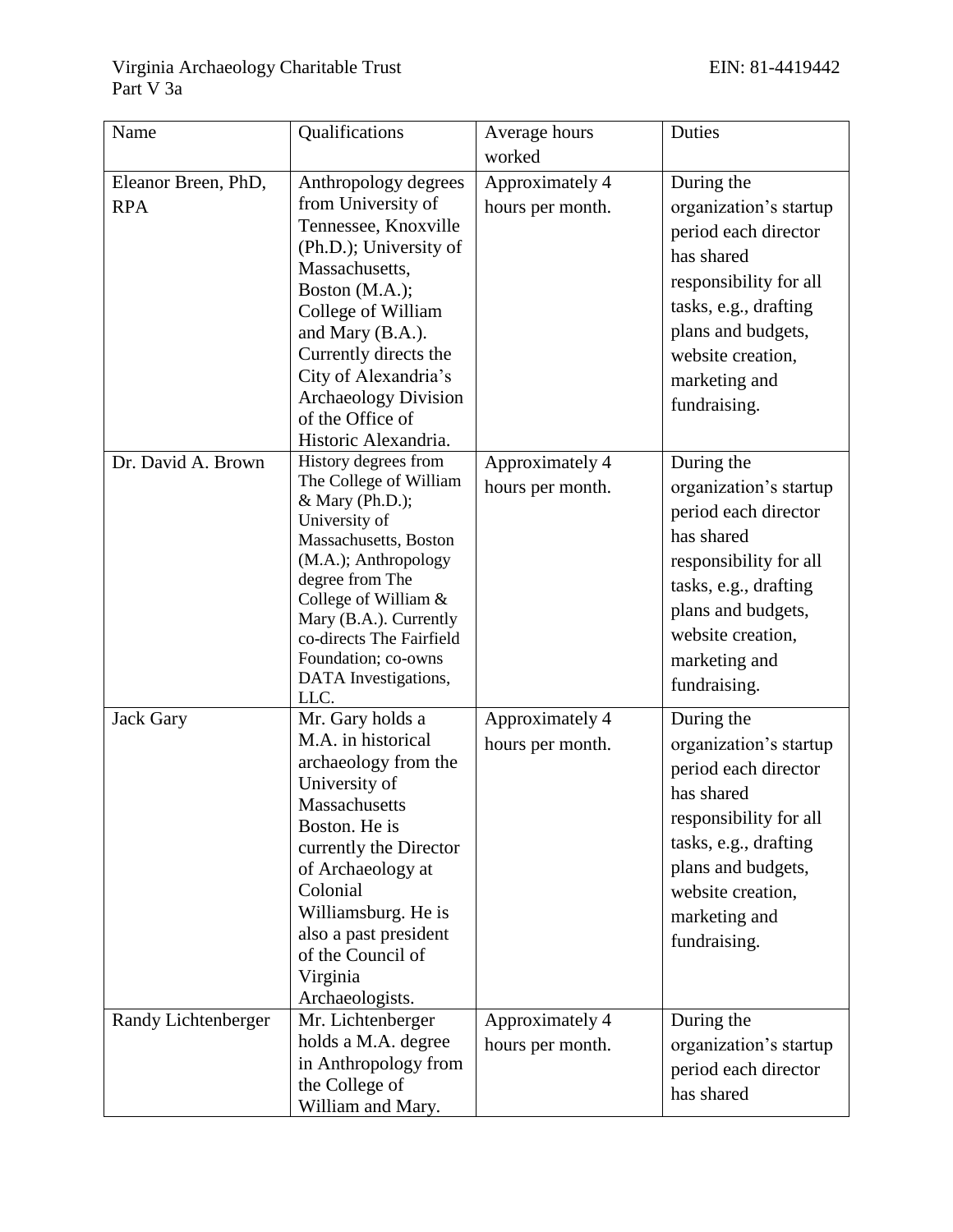| Dr. Elizabeth Moore             | He is currently the<br>Director of Cultural<br>Resources for Hurt &<br>Proffitt, Inc. and an<br>archaeologist for the<br>Virginia Department<br>of Transportation.<br>Dr. Elizabeth Moore<br>holds M.A. and Ph.D.<br>degrees in<br>Anthropology from<br>The American<br>University. She is the<br>Curator of<br>Archaeology for the<br>Virginia Museum of<br>Natural History.                                                                                                          | Approximately 4<br>hours per month. | responsibility for all<br>tasks, e.g., drafting<br>plans and budgets,<br>website creation,<br>marketing and<br>fundraising.<br>During the<br>organization's startup<br>period each director<br>has shared<br>responsibility for all<br>tasks, e.g., drafting<br>plans and budgets,<br>website creation,<br>marketing and<br>fundraising. |
|---------------------------------|----------------------------------------------------------------------------------------------------------------------------------------------------------------------------------------------------------------------------------------------------------------------------------------------------------------------------------------------------------------------------------------------------------------------------------------------------------------------------------------|-------------------------------------|------------------------------------------------------------------------------------------------------------------------------------------------------------------------------------------------------------------------------------------------------------------------------------------------------------------------------------------|
| Carole Nash, PhD,<br><b>RPA</b> | Dr. Nash holds<br>Anthropology degrees<br>from the Catholic<br>University of America<br>(Ph.D.) and James<br><b>Madison University</b><br>$(B.S.),$ as well as an<br><b>Applied Philosophy</b><br>degree from Bowling<br><b>Green State</b><br>University (M.A). She<br>is currently Associate<br>Professor at James<br><b>Madison University</b><br>where she is also the<br>Oliver Endowed<br>Senior Professor in<br>the College of<br><b>Integrated Science</b><br>and Engineering. | Approximately 4<br>hours per month. | During the<br>organization's startup<br>period each director<br>has shared<br>responsibility for all<br>tasks, e.g., drafting<br>plans and budgets,<br>website creation,<br>marketing and<br>fundraising.                                                                                                                                |
| Dr. Eric Proebsting             | Dr. Proebsting holds a<br>M.A. from the<br>University of<br><b>Massachusetts Boston</b><br>and a Ph.D. from the                                                                                                                                                                                                                                                                                                                                                                        | Approximately 4<br>hours per month. | During the<br>organization's startup<br>period each director<br>has shared<br>responsibility for all                                                                                                                                                                                                                                     |